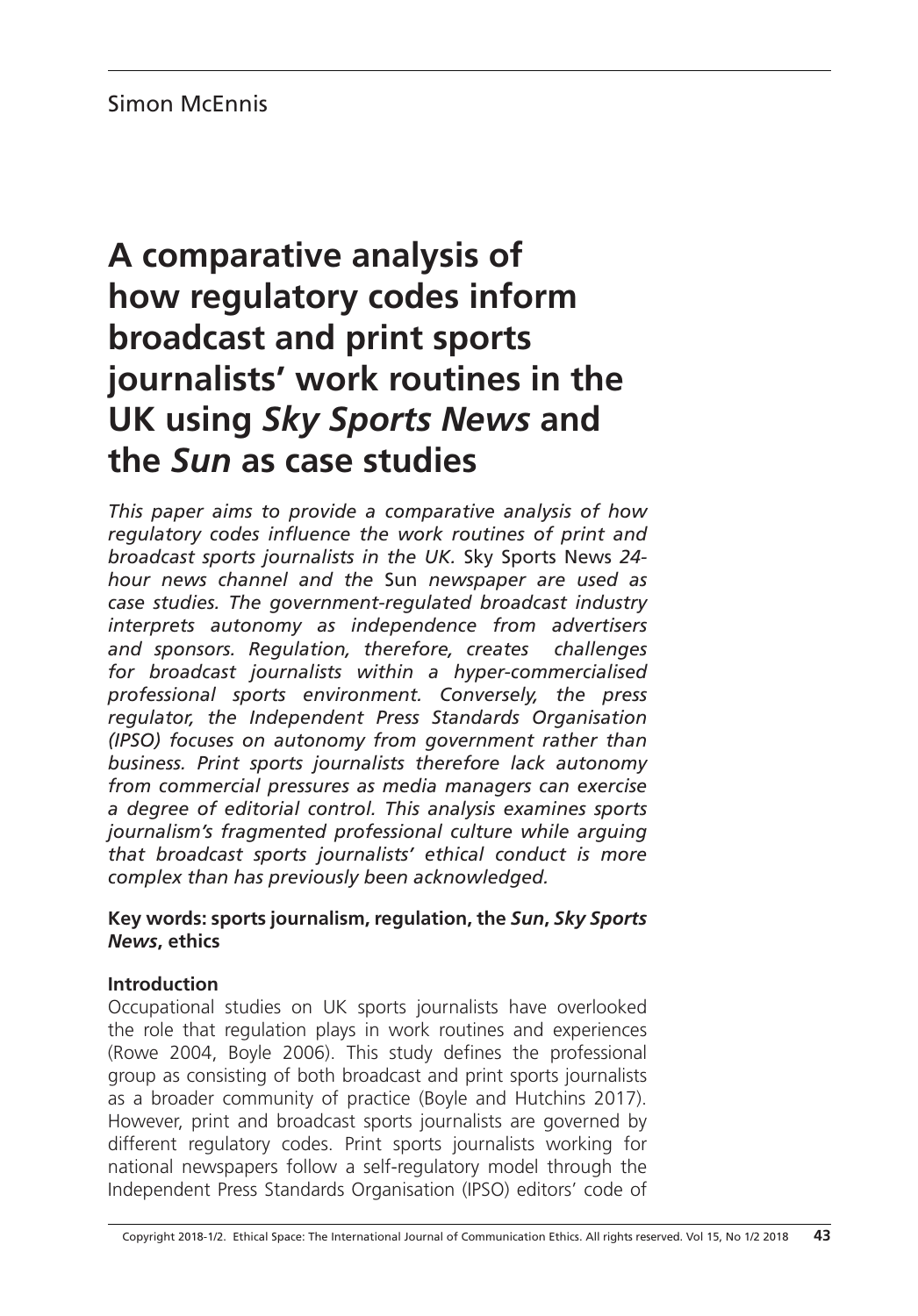#### practice. Broadcast sports journalists are regulated by the Office of Communications (Ofcom) broadcasting code. Simon McEnnis

Regulation and ethics have been prominent topics in contemporary UK media debates – particularly since the *News of the World*, a weekly Sunday tabloid newspaper, was exposed in 2011 to be hacking mobile phone voicemails as a story-gathering practice. The government held a judicial public inquiry (chaired by Lord Justice Brian Leveson) into the practices and ethics of the press during 2011 and 2012 and this led to recommendations that the UK press be regulated by an independent organisation backed by a royal charter. Regulation continues to dominate industry debates. The government has created an independent regulator, Impress, but most of the national media have refused to recognise it, preferring, instead, to maintain the self-regulatory system through IPSO.

This study explores the key distinctions between these two regulatory codes before analysing how their provisions apply to both the print and broadcast contexts. This analysis was conducted using Deuze's conceptual tool of occupational ideology. Deuze (2005) notes that journalists' professional principles can be defined as objectivity, autonomy, ethics, immediacy and public service. We can, therefore, expect regulatory codes to reflect these core journalistic principles. The study aims to provide an enhanced understanding of sports journalists' professional culture, specifically the commonalities and differences across the traditional platforms of television and print. Recent research into sports journalists has tended to focus on the transition from analogue to digital platforms (Sherwood and Nicholson 2012, McEnnis 2013, McGuire and Murray 2013, 2016). However, this paper argues that there is still 'unfinished business' in the exploration of occupational routines in more traditional settings.

This study is also informed by the researcher's reflections on his involvement in both print and broadcast sports journalism: specifically as:

- a sports journalist with the *Sun* between 2000 and 2009 before moving into academia. The author also worked 'overtime' shifts with the *Sun*'s sister paper at News International (now News UK), the *News of the World*, from 2000 until its closure in 2011 and
- the leader of an advanced sports journalism staff development programme with *Sky Sports News* from 2011 to the present. A particular programme, delivered by the author to 20 broadcast sports journalists between February and July 2017, ran across 19 three-hour weekly sessions and was accredited by the National Council for the Training of Journalists (NCTJ). The sessions were discussion-based with the author's reflections on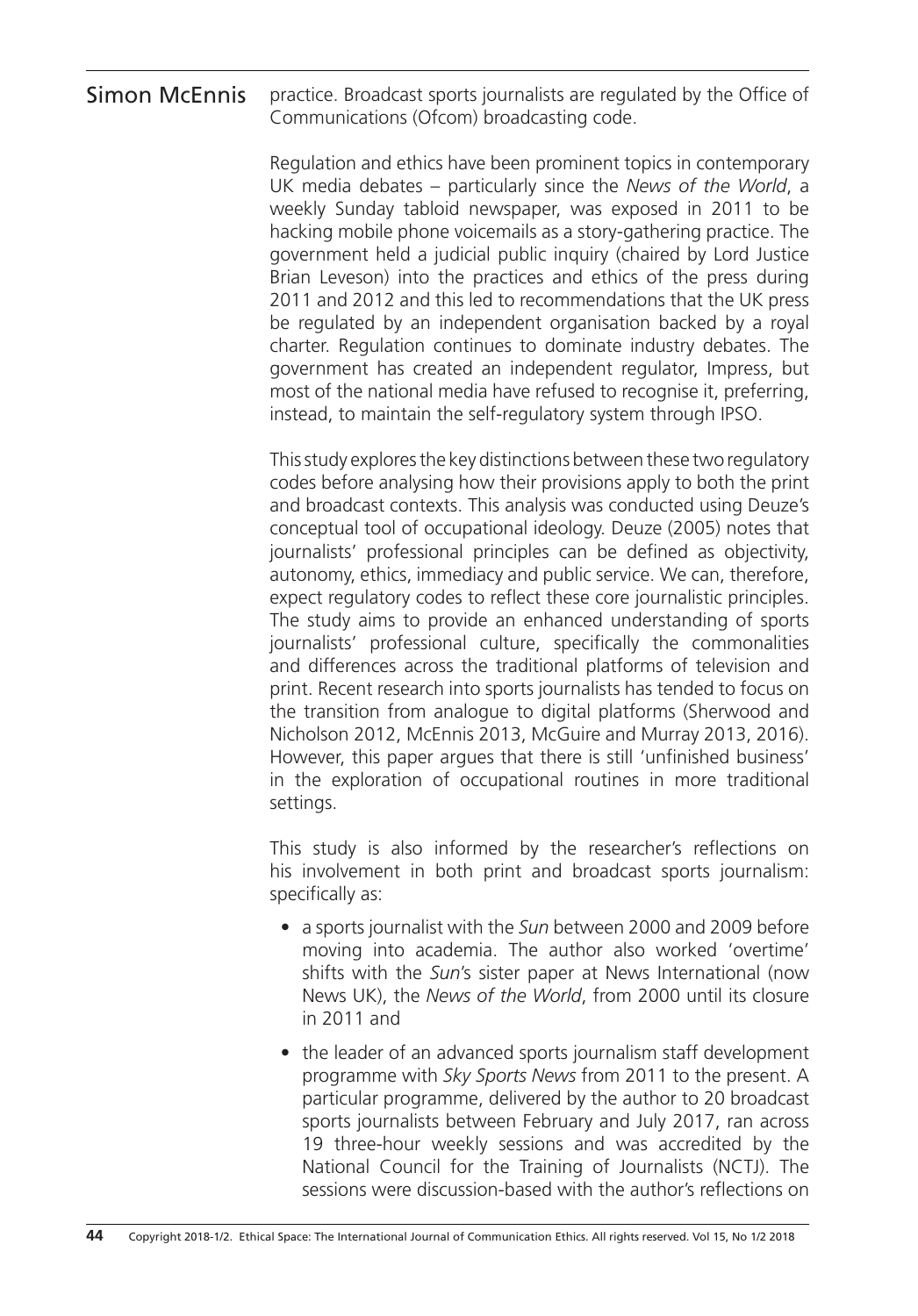these conversations informing this study. Candidates on the course granted their written consent for these discussions to be used for research purposes.

The *Sun* is regulated by IPSO while *Sky Sports News* falls under Ofcom's remit. Both news organisations are part of the Rupert Murdoch media empire (as was the *News of the World* before its closure) and are stylistically alike in their sports news presentation with similar target audiences of predominantly younger males. The *Sun* and *Sky Sports News* are mainly interested in celebrity sports stories and sports events. Transfer gossip, breaking news and soft interviews with sports people are key features. Both aim to break exclusive sports news stories. Therefore, journalists at both organisations share similar outlooks to work practices and daily routines.

Previous research has found that that sports journalists adopt low ethical standards (Rowe 2004, Sugden and Tomlinson 2007). Sports journalists are considered to be too close to sources to the extent that their loyalties lie with protecting and insulating contacts rather than serving the public. Collusive practices with other reporters are common (Sugden and Tomlinson 2007). However, the issue of regulation is largely absent from these analyses. For instance, Raymond Boyle's (2006) otherwise excellent occupational study of UK sports journalists glosses over how regulation informs their routines and practices.

# **A comparison of Ofcom and IPSO regulatory codes**

Until recently, the BBC was regulated by its own Trust while commercial broadcasters were regulated by Ofcom. However, Ofcom became the first external regulator of the BBC in April 2017 (White 2017). The IPSO editors' code of practice governs most of the national news media although the *Guardian*, *Independent* and the *Financial Times* prefer their own internal complaints systems. The 23rd and most recent edition of the journalists' law 'bible', *McNae's Essential law for journalists*, provides a useful industry justification for why two different codes of ethics govern UK media:

The emotional impact of moving images and sounds, particularly on children in the audience, can be greater than that of printed text and still pictures – for example, if a programme has sexual content or shows death or violence. Also, the ability of television and radio to air material instantaneously means they have great potential to provoke immediate public disorder or violence (Hanna and Dodd 2016: 23-24).

Broadcast journalists, therefore, must conform to higher and more exacting ethical standards than their newspaper counterparts because of the power of the medium. Broadcast journalists also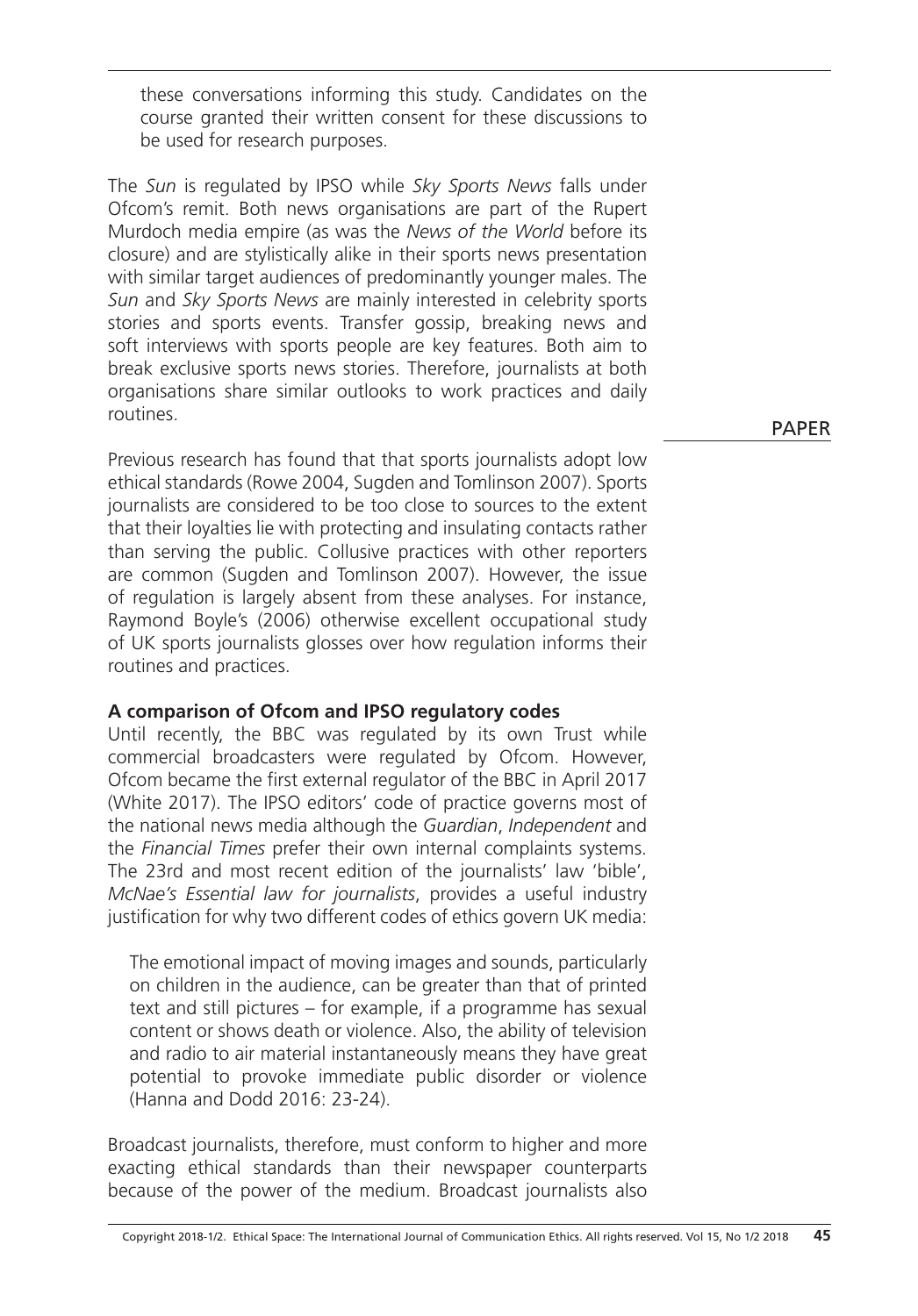face more punitive measures than print should they infringe their regulatory code. Ofcom has a remit to withdraw broadcast licences and impose fines for the most serious offences For instance, in 2008, Independent Television (ITV) was fined £5.675m. for its misuse of premium rate phone lines (Conlan 2008). In practice, Ofcom rarely fines or removes licences and such severe punishments are reserved for the most serious infringements. Upheld complaints tend to result in warnings to broadcasters to improve their practices and procedures. IPSO, which is funded by the newspaper industry, can impose fines of up to £1m. unlike its forerunner, the Press Complaints Commission (PCC). However, there are doubts over whether IPSO plans to use these relatively new powers or if their introduction is merely an attempt to appease critics who accuse the regulator of being the PCC mark 2 (Harcup 2015). Simon McEnnis

> The IPSO editors' code of practice and the Ofcom broadcasting code both contain similar interpretations of public interest that is based around exposing crime, breaches to public health and safety, incompetence affecting the public and misleading claims. The codes also aim to promote journalistic objectivity. IPSO's editors' code of practice states that journalists 'must distinguish between conjecture, comment and fact' while the Ofcom code contains an entire provision relating to impartiality. Both codes contain similar provisions on privacy, accuracy, harassment, children, discrimination and deception.

> The key point of departure between the codes is the inclusion of commercial references in television programming as a provision (section 9) within the Ofcom broadcasting code. However, there is no mention of the need for newspaper journalists to be free of commercial influence on editorial decision-making. This provision essentially results from the differing interpretations of autonomy and independence within print and broadcast industries. The IPSO editors' code of practice considers autonomy in terms of independence from government involvement. Newspaper organisations' principal concern is to maintain its self-regulatory system, which they consider to be threatened by the outcome of the Leveson Inquiry and the emergence of an alternative, statebacked press regulator, Impress.

> Newspaper journalists' sense of autonomy is tied to the notion of press freedom from state interference rather than commercial influences. Newspaper journalists do not see it as unethical that editorial policies are heavily influenced by the business and political agendas of newspaper owners. Indeed, journalistic objectivity and professionalism involve reporters being able to separate their own political views from the agendas of newspaper owners (Aldridge and Evetts 2003). In contrast, the broadcast industry, because it has been traditionally regulated by state-appointed bodies, interprets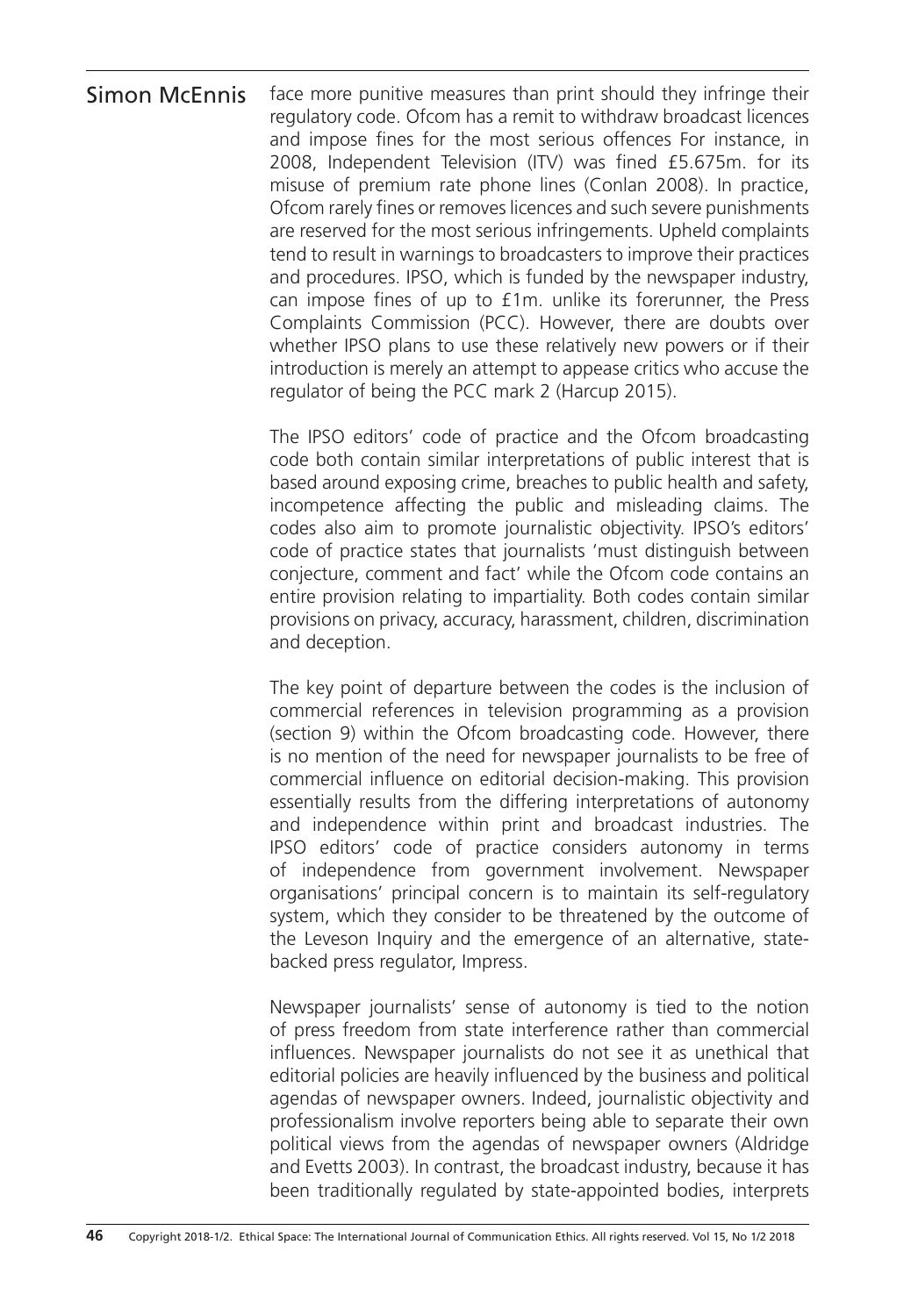its autonomy as safeguarding editorial control from the influence of sponsors and advertisers.

Broadcast journalists are expected to exhibit greater awareness of the ethical implications of allowing 'unduly prominent' commercial references into television programming. Undue prominence means that a brand, product or service is particularly prevalent in the editorial content either visually or verbally. In this respect, the Ofcom broadcasting code speaks directly to the claim that the power of television creates a need for greater ethical responsibility. Ofcom states that the ethical implications of commercial references include loss of editorial control and independence from programming, blurring the distinction between editorial content and advertising, and failure to protect audiences from surreptitious advertising, financial harm or unsuitable sponsorship.

# **Print sports journalists and regulation**

The role of newspaper sports journalists in the construction of important cultural meanings around sport has been highlighted by Boyle, Rowe and Whannel (2009). Moreover, the print tradition – built on the writings of such 'greats' as Neville Cardus (1888-1975), Frank Keating (1937-2013) and Ian Wooldridge (1932-2007), is reinforced and celebrated in award ceremonies such as that organised each year by the Sport Journalists' Association (McEnnis 2018).

The 'light touch' approach of press self-regulation compared to the 'heavier' approach of Ofcom is reflected in the work experiences of print sports journalists. My career as a sports journalist at the *Sun* newspaper occurred at a time when IPSO's forerunner, the PCC, existed. IPSO largely adopted the PCC's code of practice so there has been no substantive difference in the regulatory framework adhered to by print sports journalists since I left the industry in 2011. Further, a general resistance to regulation is embedded in the professional culture and the notion of 'means to an end' results in journalists preferring to be their own judges of whether any practice can be judged ethical or not (Aldridge and Evetts 2003). The *Sun* sports desk was not unduly concerned with separating facts from comment. Instead, the sports desk tended to perceive differing forms and styles as providing this distinction. For instance, the newspaper page was a place where you could clearly recognise more factually-driven news stories as different from more opinionoriented column pieces.

Professional sports are highly commercialised. Public relations managers regularly attempt to interfere in the editorial decisionmaking process to ensure positive publicity and to protect image. The sports desk did sometimes allow media managers to be involved with the editorial process as the only way to secure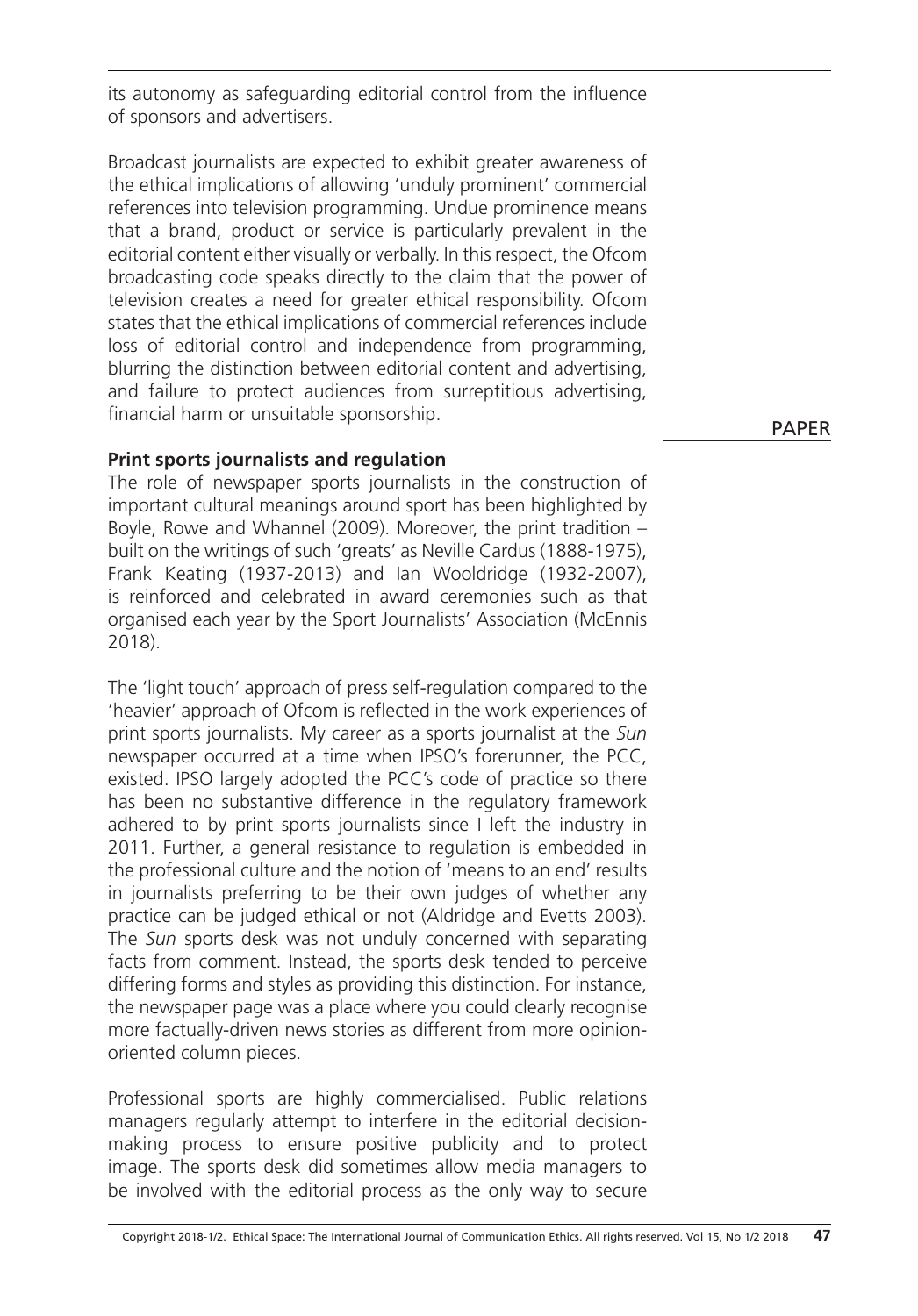#### relevant and interesting content, such as exclusive interviews with high-profile sports stars. And there was nothing in the regulatory code of practice that could act as a deterrent in this respect. Simon McEnnis

Big exclusive interviews with celebrity footballers, for instance, were often subjected to 'copy approval' by either club PR departments, sponsors or management companies. Copy approval involved having a story vetted by a newsroom outsider and this ceding of editorial autonomy and control is ethically problematic. Sports desks have historically focused their coverage almost exclusively on professional sport, particularly the most financially lucrative (Boyle and Haynes 2009). Copy approval can be seen as an evolution of that relationship. There are three key reasons why this situation has arisen.

- Firstly, newspapers have little economic power within the professional sports environment which is defined by multibillion-pound TV deals for screening live sport. As a result, sports journalists must carefully negotiate their access to highprofile sports people and the nature of these arrangements will often be conditional on publicising a particular brand, product, service or even charitable foundation.
- Secondly, external agencies such as club PR departments, sponsors and advertisers recognise the advantages that a message appearing in a newspaper product can provide compared to their own internally-produced messages such as websites, matchday programmes and advertisements.
- Thirdly, the fact that IPSO does not mention corporate or commercial conflicts in its regulatory code not only means that there is no deterrent but that copy approval is a legitimate route in securing sought-after and highly-prized sports content.

# **Broadcast sports journalism and regulation**

Research to date has tended to concentrate on sports reporters in newspapers (Boyle 2006, Hutchins and Rowe 2012, McEnnis 2013, 2015, 2016). As a result, little is known about broadcast sports journalists. Previous research into sports broadcasting also tends to focus on commentators and presenters rather than reporters (Whannel 1992, Rowe 2004). Broadcast sports journalism is often discussed from the perspectives of print sports journalists, who express concern that rolling 24-hour news channels are dumbing down professional standards (Sugden and Tomlinson 2010).

*Sky Sports News* has been a driving force in the growth of broadcast sports journalism in the UK. The 24-hour rolling news channel was launched in 1998 after *Sky Sports* managing director Vic Wakeling came across the idea while watching the business channel, Bloomberg (Kelner 2013). *Sky Sports News* is only available to watch with a pay-TV subscription and promotes televised live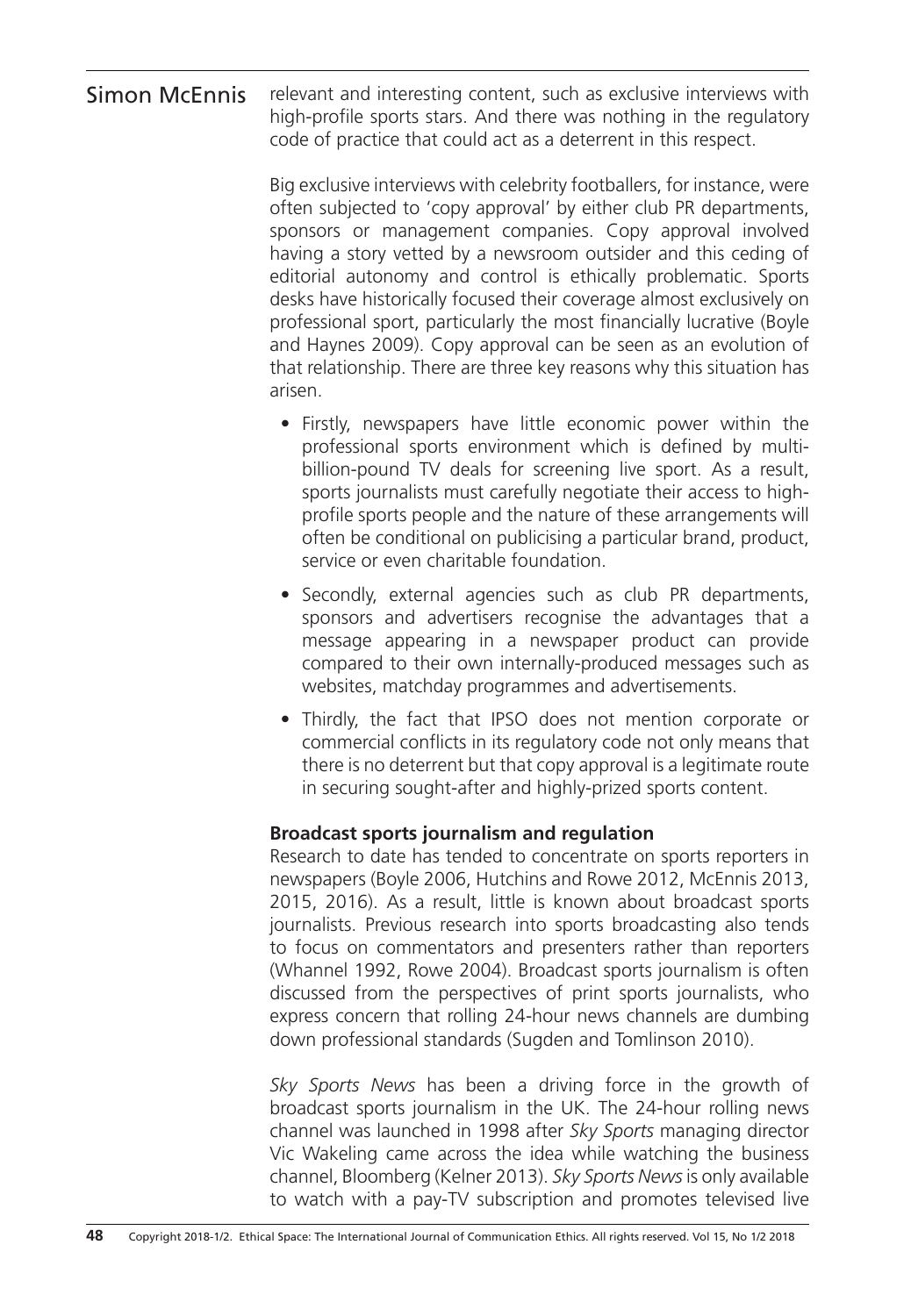sport screened on sister Sky Sports channels. However, *Sky Sports News* journalists are recognisably 'journalistic' in their professional practice. Reporters are organised according to geographical beats just like on newspapers. Also, *Sky Sports News* journalists have adopted many norms and values that are associated with print reporters, particularly at the tabloid, popular end of the spectrum. *Sky Sports News* journalists focus primarily on breaking exclusive sports stories and cultivating contacts in a similar way to newspaper reporters. These similarities have led to cultural clashes between print and broadcast journalists. For instance, Premier League football club press conferences are now divided into separate print and broadcast sections over concerns that a single briefing benefited broadcasters, who could instantly disseminate material, leaving newspapers with no original content.

Attitudes towards regulation, then, provide an interesting distinction between the two groups of sports journalists. *Sky Sports News* reporters are acutely aware of the Ofcom broadcasting code and there are regular training and briefing sessions within the organisation to ensure they are up-to-speed with latest developments. Broadcast sports journalists use the Ofcom broadcasting code to inform many decisions around their stories. Both awareness and adherence to an ethical code is embedded within the professional culture. A partial explanation can be found in Ofcom's exacting powers providing a deterrent to unethical behaviour with the threat of fines hanging over the newsroom. However, *Sky Sports News* is also concerned with the effects of negative publicity should they be on the wrong side of an Ofcom ruling. Sky is part-owned by Rupert Murdoch and news organisations such as the *Guardian* and *Daily Mail* would relish the opportunity to carry stories of this nature. *Sky Sports News* has regulatory considerations that are specific to the medium of television. These include Ofcom provisions around broadcasters giving prior warning of flashing images (flashlight photography at sports press conferences is a common issue here) for the benefit of viewers with photosensitive epilepsy. Broadcast sports journalists also have to pay particular attention to bad language and violence through Section 1: Protecting the Under-18s, which is a reflection of the earlier point in *McNae's Law for Journalists* about the power of the moving image. On the other hand, the IPSO editors' code of practice is not concerned with bad language and violence.

*Sky Sports News* reporters must navigate a hyper-commercialised professional sports environment in ensuring that they are compliant with their regulatory code. There is a degree of irony in that Sky has fuelled a highly commercialised sports environment through investing billions of pounds into live television rights – and this, then, creates challenges for journalists working on their 24-hour news channel.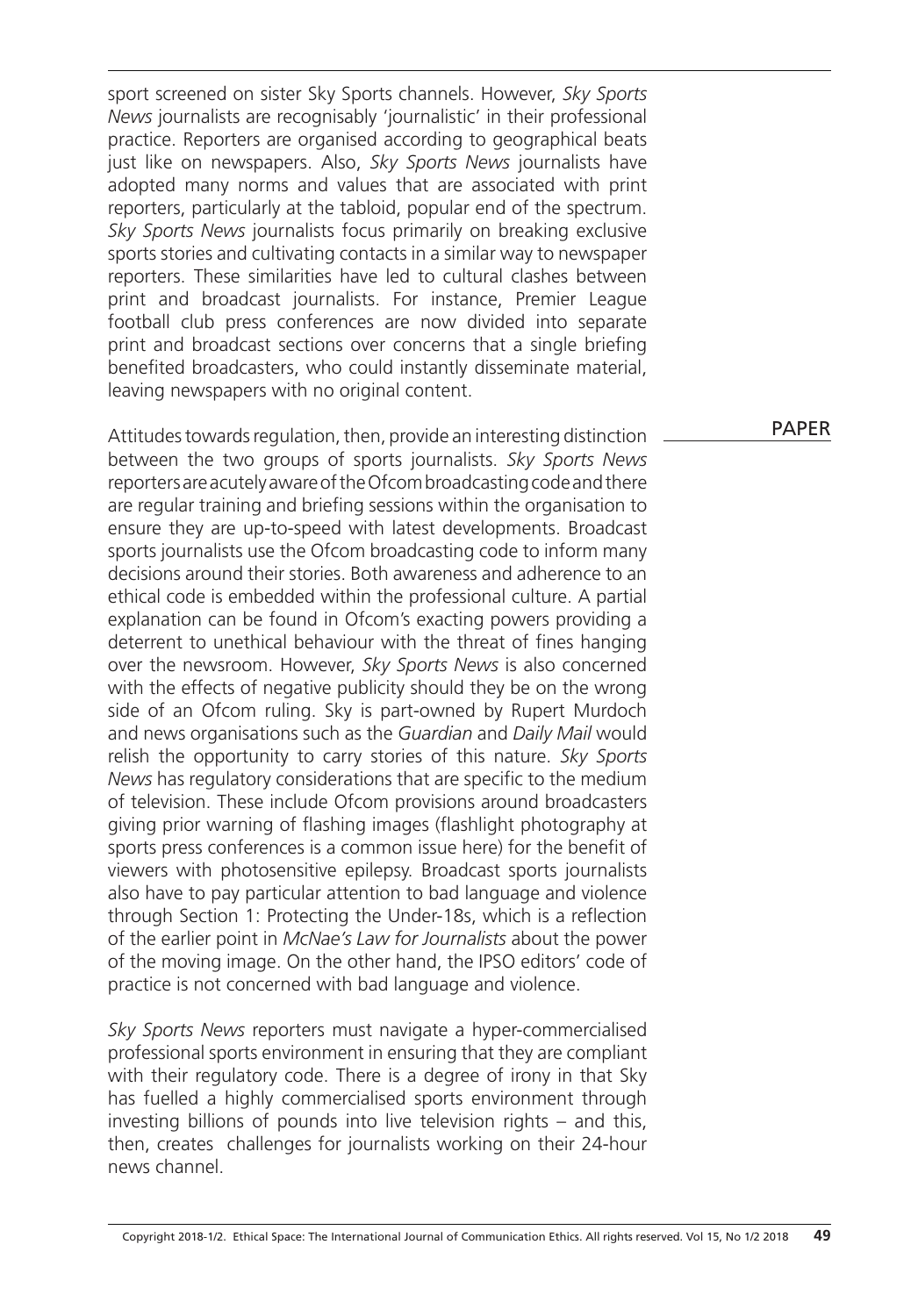# A general shift in sports journalists' source relations has seen direct contact with sports people become a thing of the past due to the intervention of media relations managers and player agents. Instead, sports journalists are primarily dealing with third parties in arranging player access. This move has meant that negotiation has become a key element in sports journalists' daily experiences around which stories to publish, which angle to take and which player they can access. The nature of these discussions invariably moves towards more commercial, promotional elements. Access is often negotiated through *quid-pro-quo* arrangements that often involve sponsorship and marketing personnel. Professional sports people have lucrative sponsorship arrangements that require them to publicise the product. Further, sponsors organise and stage story-gathering opportunities for journalists such as golf days and product launch events. Simon McEnnis

*Sky Sports News* programming is seen as a powerful and attractive marketing vehicle by commercial organisations that allows for the bypassing of traditional advertising structures. Further, brands want to be imbued with the authority and endorsement of *Sky Sports News* journalism. *Sky Sports News* journalists would be in breach of their ethical code if they acceded to these demands in a similar manner to their print counterparts. Broadcast journalists continuously resist moves to influence their reporting. These attempts include prominent advertising in the background of camera shots, logos featured prominently on sports clothing, and promotional details of particular charities and services. Television interviews frequently contain sponsors' logos in the background but these are considered acceptable by Ofcom because they feature multiple brand names so no one company is 'unduly prominent'.

Broadcast sports journalists' ethical challenges in resisting editorial interference are further complicated by newspapers entering into copy approval arrangements with the same sources within professional sports. *Sky Sports News* journalists frequently have to educate sponsorship, marketing and public relations personnel on undue prominence and the differences between the regulation of print and television. It would certainly be a relief to broadcast reporters if these sources had a greater awareness and understanding of the Ofcom broadcasting code.

Internally, the *Sky Sports* newsroom needs to be careful around promotional content of other products such as mobile app services and betting. There are also potential issues involving sponsored content. For instance, Ofcom rebuked *Sky Sports* in 2011 following a viewer complaint for featuring an EA Sports sponsorship logo too prominently in its live televising of a football match between Everton and Manchester United (Banham 2011).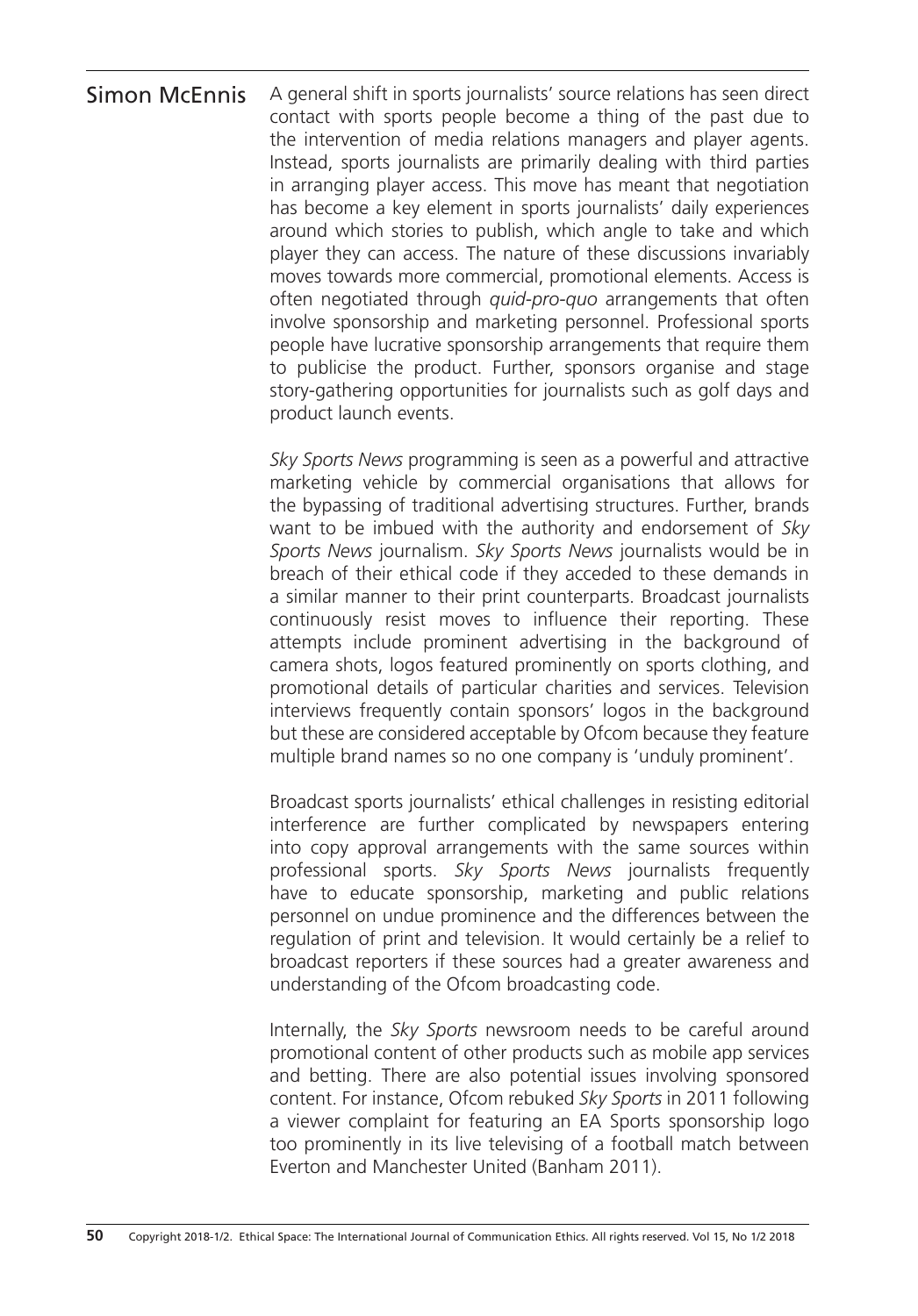Further, broadcast sports journalists struggle with the internal politics of their organisation as part of a wider conflict of interest involving sports rights. Boyle (2006) notes that broadcast sports news is largely driven by the televised sports event to attract audience interest. There are also concerns that broadcasters are primarily seen as media partners with leagues and governing bodies. Therefore, stories surrounding these sports and competitions will be a source of conflict if they are considered as being represented negatively. Broadcast newsrooms can come under pressure from both the rights sellers and their own commercial departments not to run particular stories. It raises the question to what extent broadcast newsrooms should follow journalistic or corporate values. Conflict of interest is undoubtedly a considerable area of ethical concern for broadcast sports journalists but there is nothing in Ofcom's regulatory code that warns against biases in story selection and editorial policy.

# **Conclusion**

This analysis has found that print sports desks trade editorial independence for access to high-profile sports people because the commercial imperative is prioritised over ethical considerations and there is no deterrent provided by their regulatory code. Newspapers believe they have no choice in their story negotiations and that it is the only way they can attract readers to sports sections. Further, they consider their main battle for autonomy to be one of resisting state intervention rather than corporate influence. In this respect, freedom of the press means freedom to make unethical deals with corporate organisations.

On the other hand, broadcast sports journalists consider autonomy in terms of corporate intervention as they are regulated by the state. *Sky Sports News* reporters find that staying compliant with their regulatory code in the area of commercial references and undue prominence is effectively a daily struggle. It also largely defines their relations with marketing, public relations and sponsorship personnel and, therefore, their daily routines.

This study also demonstrated that broadcast sports journalism is an area of the occupation that warrants greater study and analysis. But in focusing on a particular national context it is certainly not universally applicable. For instance, broadcast sports journalists in the US are not so tightly regulated and commercial relationships and prominent sponsorship are an integral and accepted part of the live sports viewing experience. Similarly, there is little protection for objective journalism with partisanship a feature of the televised news landscape as, for instance, on the right-leaning Fox News (also part of the Rupert Murdoch empire). The US context perhaps suggests that UK regulation plays an important role in ensuring the ethical conduct of broadcast journalists.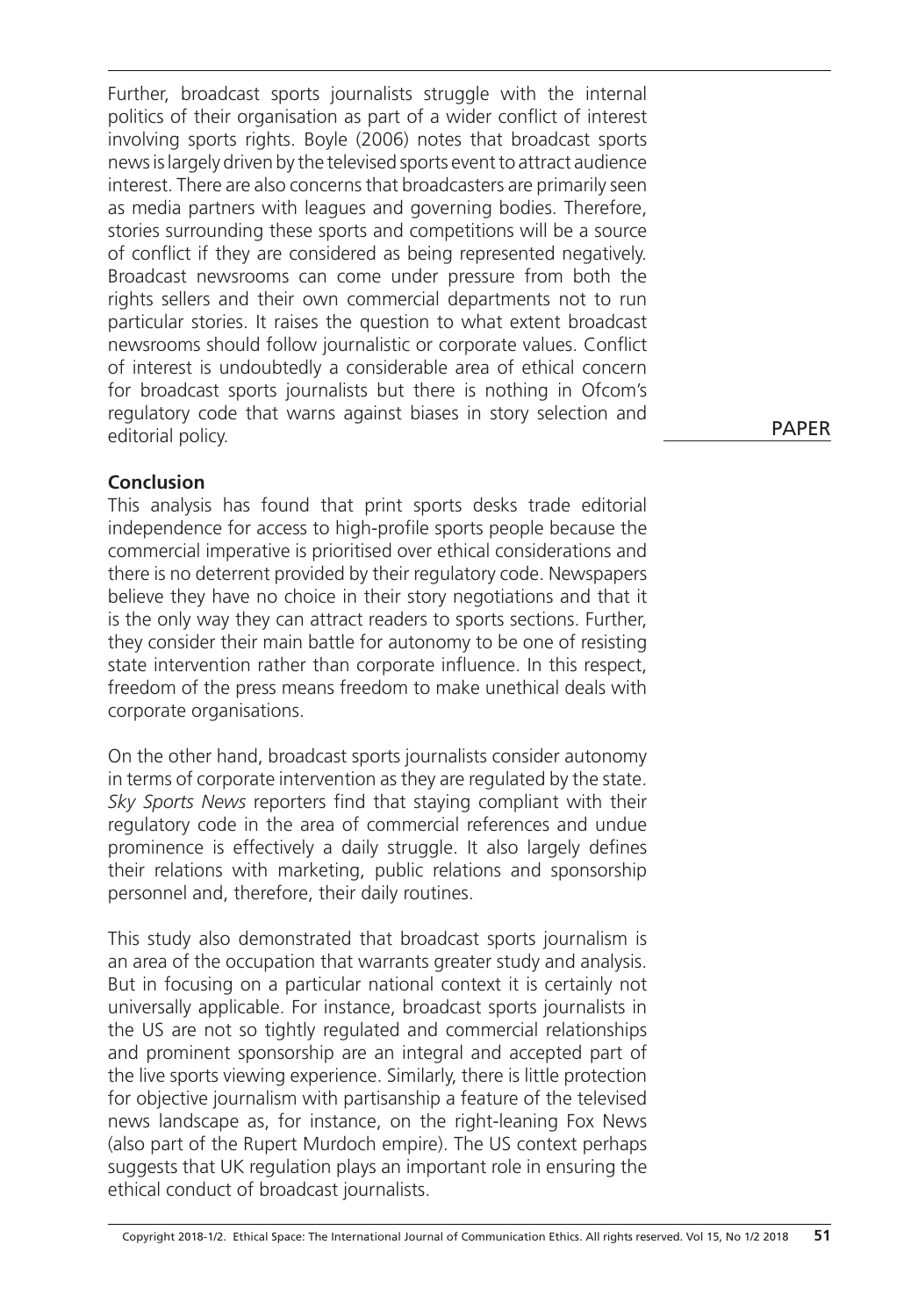### Future research into sports reporting in the UK needs to take into account the different ethical considerations amongst print and broadcast journalists. The study of sports journalists and digital ethics can also use this analysis as a yardstick into how these issues play out in the traditional (print and broadcast) media. Moreover, future research could analyse the ethical decision-making of BBC sports journalists and compare with the findings of this study. Further, this study has used a tabloid newspaper as its case study and the findings, then, are not necessarily reflective of other print organisations. Simon McEnnis

Previous research into sports journalism has found that there are clear differences in other aspects of professional culture involving broadsheet and print sports journalists. The *Sun* and *Sky Sports News* have multiple digital offerings beyond their core provision of newspaper and television station respectively. How do traditional and historically embedded notions of ethics transpose to digital environments that are not so tightly regulated. What new ethical challenges are emerging? What are the daily work experiences of online sports journalists in relation to broadcasting codes? The growing complexity of regulation and ethics within different types of sports journalism is a useful indicator of a fragmented professional culture more generally.

# **Declaration of interest**

The author receives no personal financial gain from either news organisations covered in this research.

### **References**

Aldridge, Meryl and Evetts, Julia (2003) Rethinking the concept of professionalism: The case of journalism, *British Journal of Sociology*, Vol. 54, No. 4 pp 542-564

Banham, Mark (2011) Sky Sports warned over on-screen EA branding. Available online at https://www.campaignlive.co.uk/article/sky-sports-warned-on-screen-eabranding/1053476, accessed on 28 November 2017

Boyle, Raymond (2006) *Sports journalism: Context and issues*, London, Sage

Boyle, Raymond and Haynes, Richard (2009) *Power play: Sport, the media and popular culture*, Edinburgh, University of Edinburgh Press

Boyle, Raymond and Hutchins, Brett (2017) A community of practice: Sport journalism, mobile media and institutional change, *Digital Journalism*, Vol. 5, No. 4 pp 496-512

Boyle, Raymond, Rowe, David and Whannel, Garry (2009) Delight in trivial controversy? Questions for sports journalism, Allan, Stuart (ed.) *The Routledge companion to news and journalism*, London, Routledge pp 245-255

Conlan, Tara (2008) ITV fined record £5.65m. over phone-ins. Available online at https://www.theguardian.com/media/2008/may/08/itv, accessed on 28 November 2017

Deuze, Mark (2005) What is journalism? Professional identity and ideology of journalists reconsidered, *Journalism*, Vol. 6, No. 4 pp 442-464

Hanna, Mark and Dodd, Mike (2016) *McNae's essential law for journalists*, Oxford: Oxford University Press, twenty-third edition

Harcup, Tony (2015) *Journalism: Principles and practice*, London, Sage, third edition